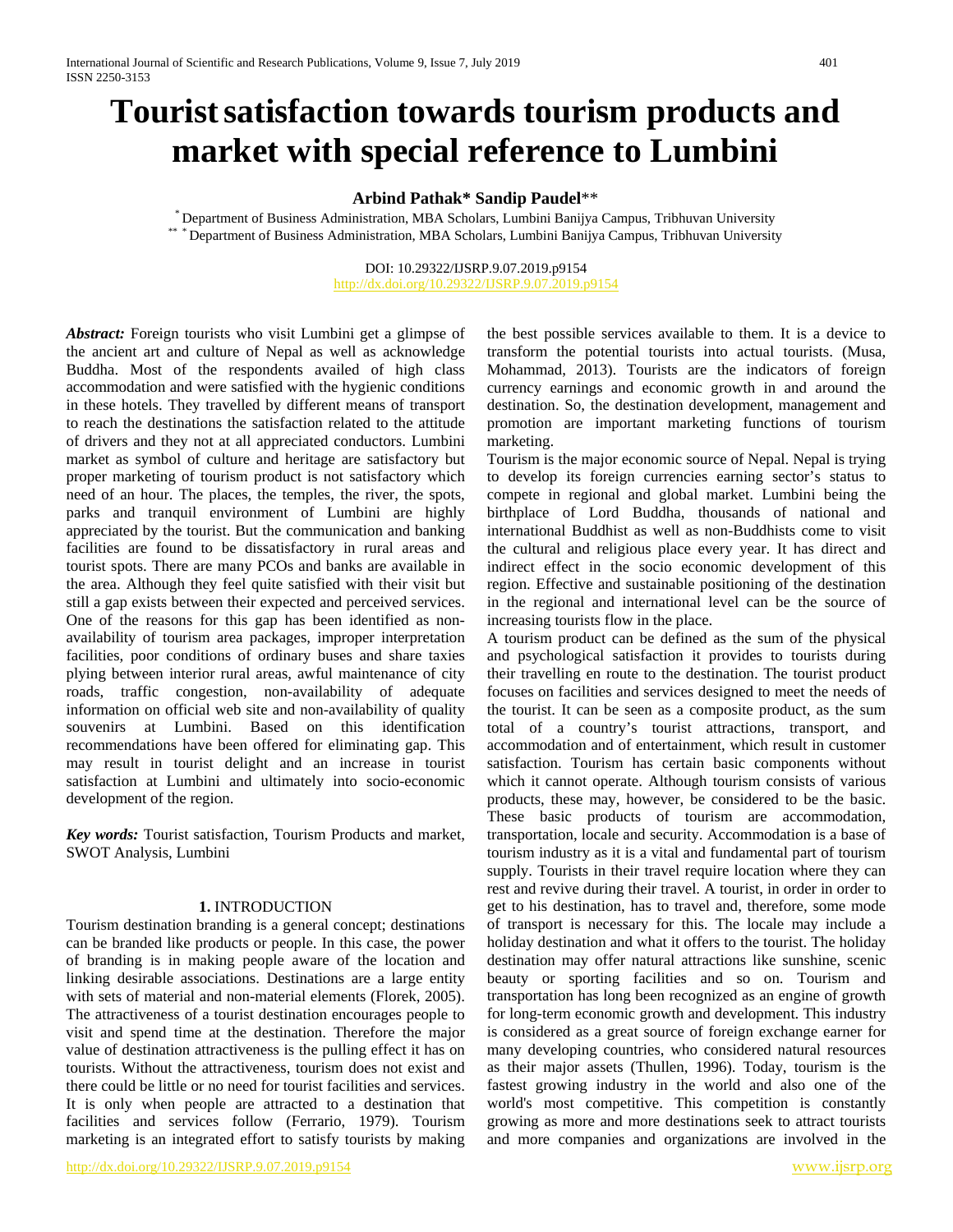highly-skilled business of destination planning, transportation, accommodation and catering for the tourists.

Tourism being the outcome of combination of the motivations, it depends upon the free consent and curiosity of the visitors. Satisfaction and achievement of goal are the major motivation factors. Leisure, transport facilities, income, accommodation, locale, package tours, climate, business, natural beautification, better education, world exhibition, trade, fairs and cultural heritages are known as motivating factors to visit. Geographical items, historical and archaeological monuments as well as pilgrimage sites are major elements of tourist attraction. In this situation Lumbini and its neighbor sites are related with cultural, archaeological and pilgrimage status. Lumbini, the birthplace of Shakyamuni Buddha, is the symbol of peace, compassion, pity and harmony. In the promotion of tourism transportation, accommodation, attractions (natural as well as cultural heritages), security, proper information and communication are the basic elements.

#### 2. LITERATURE REVIEW

Tourism is a basic and most desirable human activity deserving the praise and encouragement of all people and all governments. It is an industry concerned with attracting people to a destination transporting them their housing, feeding and entertaining them upon their arrival and returning them to their homes. For many major economics of the world tourism is an integral part and is an important source of foreign exchange. (Sharma, 1988).

Accommodation is one of the basic product, which is essential for providing food and rest. Tourism and transportation has long been recognized as an engine of growth for long-term economic growth and development. This industry is considered as a great source of foreign exchange earner for many developing countries, who considered natural resources as their major assets (Thullen, 1996). Today, tourism is the fastest growing industry in the world and also one of the world's most competitive. This competition is constantly growing as more and more destinations seek to attract tourists and more companies and organizations are involved in the highly-skilled business of destination planning, transportation, accommodation and catering for the tourists.

It has been said rightly by (Batra & Chawla, 1995) in their study that travelling stimulates an increased interest in tourism. The decision of a holidaymaker to go for a particular destination is basically influenced by its comparative advantage in terms of attractiveness over the competing destinations. The applications of marketing principles in the tourism industry are meant for the formulation of marketing mix on the basis of the users" behavioral profile. For the successful execution of marketing strategies or for translating the strategies into the meaningful purposes, it is essential to have a detailed knowledge of the changing behavior of users of services in order to satisfy them. In the recent year tourists have become more demanding and discriminating. To keep pace with the changing tourists" needs and wants marketers have to identify ways to improve their products in order to satisfy the customers who are the king of the market.

<http://dx.doi.org/10.29322/IJSRP.9.07.2019.p9154> [www.ijsrp.org](http://ijsrp.org/) Mustonen & Honkanen, (2007) examined perceived tourism behavior and desire to travel. The study is based on postmodern theories which state that instead of demographics, social

divisions are based on identity and lifestyle. In their article the effects of these both were also examined. Analysis was based on two nationwide surveys, "Finland 1999 and Finland 2004" the results were somewhat parallel with the hypothesis. Further, the study concludes that the effects have remained quite stable regardless of the finding that "desire to travel more" has increased while "perceived tourism behavior has increased. Chauhan & Khanna, (2008) attempted to investigate the satisfaction of the tourist's vis-a-vis the tourist infrastructure which includes accommodation, transportation, communication, drinking water, and civic amenities available in the Jammu and Kashmir. The study is based on survey where 100 tourists were considered who visited the various tourist centers of Jammu and Kashmir. The research suggested measures to improvise the available infrastructure to enhance the tourist satisfaction.

#### 3. REVIEW OF RESEARCH WORKS IN LUMBINI:

Kunwar and Ghimire (2012) in their study "Lumbini as International Pilgrimage Destination: Authenticity and Significance" focused for the need of development of Lumbini region as well as for the successful completion of Visit Lumbini year 2012 at that time. They think Tourism is the dynamic industries which contribute significantly in the national economy needs always new things, ideas, activities and attractions. Visit Lumbini 2012 could be the appropriate platform to publicize Lumbini and Nepal in the international market as well as create awareness among the domestic tourists. It is the slogan to develop Lumbini and attract more pilgrims and tourists from the international market and bring the momentum of tourism industry of Nepal.

Neupane (2009), in the study "Heritage Complexity and Tourism: The Case of Lumbini Nepal" provided some recommendations to make the site attractive for both visitors and local communities. One of the ways of getting support for conservation and development of the site from local communities in this case is providing economic benefits through tourism. However, despite the importance of spiritual and academic interests in Lumbini, its potential for attracting international visitors and a growing trend in arrivals, the area has not benefited well from tourism. Through the Tourism for Rural Poverty Alleviation Program (TRPAP), the government is trying to diversify the tourism product so that tourists will spend more money at the site and in surrounding villages. However, the diversification of tourism products by TRPAP without much tourism insight may not be appropriate. Rather, it is recommended to increase the length of stay of tourists through the development and promotion of other Buddhist sites around the area, including Kapilvastu and Devdaha. Certified guided tours and interpretive programs can also help employ locals and increase the length of stay. Lumbini is also suffering from a seasonal pattern of tourists as the site experiences very low visitation rates during summer months of April to July. Although monsoons are a big factor in seasonality shift s, their impact on heritage tourism should be much less than other types of tourism, such as nature-based tourism because it is easier to control the climatic factors in the built environment such as temples and museums. The monsoon can be a real constraint for a small portion of the tourists visiting Lumbini who also visit other mountain destinations. But for Asian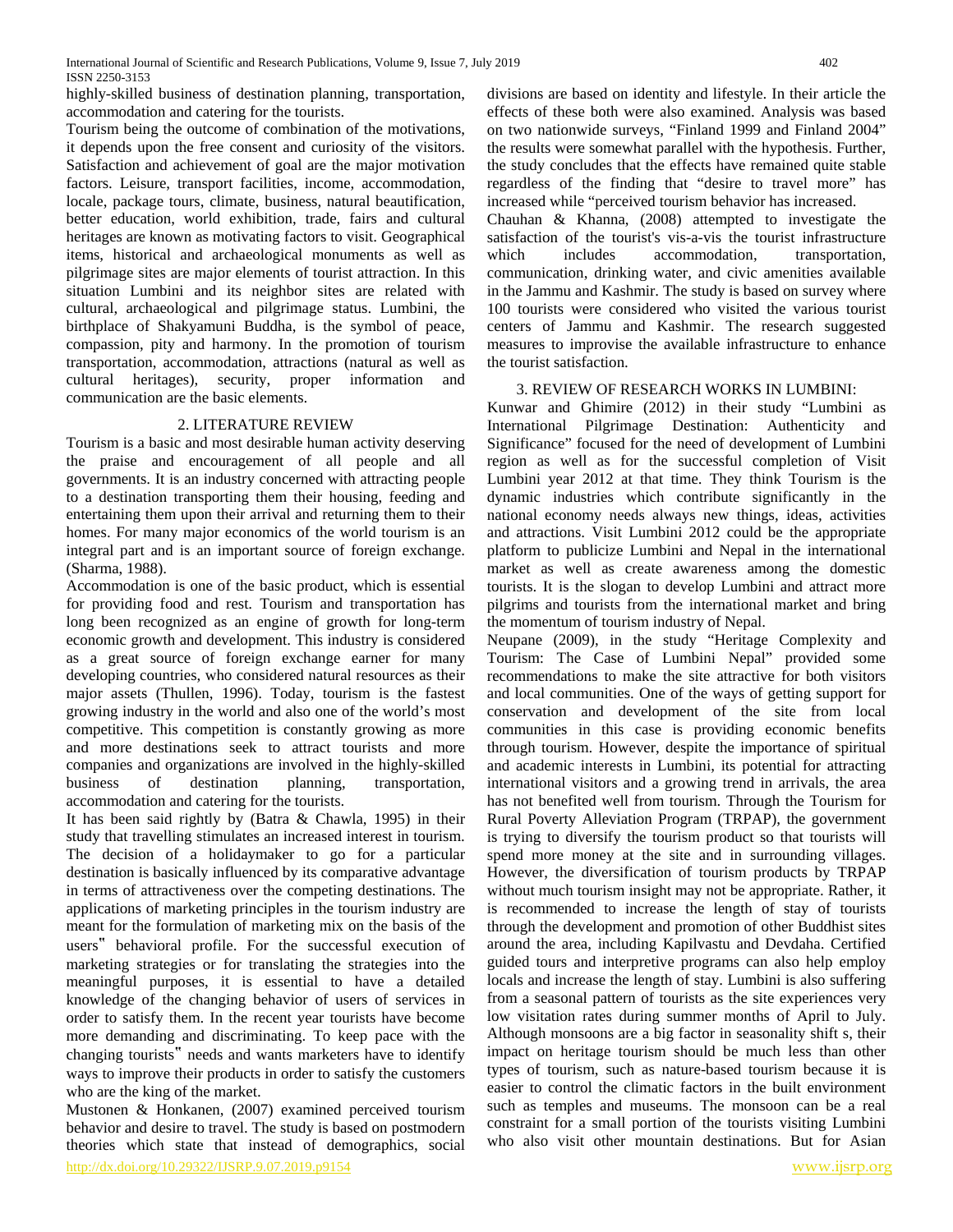pilgrims, it should not be a significant factor. This warrants awareness and information dissemination, which should be incorporated in the tourism plan for Lumbini

Tourism activities began in time immemorial, early travels were mainly for sustaining livelihood activities but the modern travel and tourism is mainly for pleasure and recreation; this results in exploitation of newer and newer areas without any concern for nature. The over exploitation of the tourism areas can result in pollution and destruction of natural flora and fauna, the natural beauty of the area and adverse social, economic and cultural impacts on local population. Tourism developments based on carrying capacity and sustainable development becomes relevant in this scenario for proper management of natural resources so that the present as well as future generations may enjoy nature's beauty, and thereby enhance tourist flows and revenues.

All of the literatures and previous studies such as research activities, survey articles, and related online literatures, studied tourism in Lumbini by its historical perspective, socioeconomic impacts, overall Lumbini development perspective and problems point of view in Lumbini. No studies are found to deal with tourists' satisfaction towards tourism products and services available in Lumbini. So, the researcher finds the scope in doing research in that area of tourism in Lumbini. However, this study somehow followed those studies to add value to the gap.

## 4. OVERVIEW OF TOURISM IN LUMBINI

Lumbini is the birthplace of Lord Buddha and its religious value has been attracting pilgrims since the very early ages. The archaeological remains, which were excavated throughout the last century and which are now conserved at the site, provide testimony of these pilgrimages since the 3rd century BC. It is for these reasons, that Lumbini was inscribed in the World Heritage List in 1997 (Kanno, 2006).

Lumbini has been a pilgrimage destination since the time of Buddha. However, there were no systematic records of tourists before 1984. Since 1984, the LDT has kept visitor records but only for visitors from countries that require a passport to enter Nepal. Tourism growth was disrupted by the Maoist insurgency and political turmoil in Nepal between 1999 and 2002. Tourist arrivals to Nepal and Lumbini show that tourism in Lumbini was more sensitive to political instability than the country's other destinations. However, since 2002, Lumbini has experienced a 684% growth in arrivals. The number of tourists to Lumbini increased by 43% between 2006 and 2007. The credit for this rapid growth goes to the recent peace process, political stability, the implementation of the Lumbini master plan project components and increased promotional activities (Nepal Tourism Board, 2008).

The holy site of Lumbini has ruins of ancient monasteries, a sacred Bodhi tree, an ancient bathing pond, the Asoka pillar and the Mayadevi temple, where the precise place of birth of Buddha is located. A pillar now marks the spot of Asoka's visit to Lumbiní. Lumbini, as of 1997, is an UNESCO World Heritage Site specifically nominated for the international World Heritage program. The holy site of Lumbini is bordered by a large monastic zone, in which only monasteries can be built, no shops or hotels or restaurants. It is separated into an eastern and western monasteries zone, the eastern having the Theravada monasteries, the western having Mahayana and Vajrayana monasteries.

The WTTC forecasts that tourism will grow on an average 4.5% annually between 2005 and 2014 (Choi & Sirakaya, 2005). Tourism is now viewed as one of the key sectors of economic growth and development in the state, both from the point of view income and employment generation as well as source of revenue for the state. No doubt tourism in Uttaranchal is definitely capable of generating more income than it is generating now. Efforts are lacking somewhere perhaps on the part of the stakeholders in the tourism industry, policy makers and developers as well as the travel intermediaries in the state.

## 5. OBJECTIVES AND HYPOTHESIS

It is evident from the foregoing enumeration of the gaps in the studies conducted so far that there is still dearth of research studies mainly focusing on the tourist's satisfaction in tourism products and market in Lumbini. The present work is conducted against this backdrop. It includes empirical study on tourist satisfaction on tourism products and market of Lumbini i.e. transports, locals, accommodation and so on. Every tourist has some expectations at the time of visiting any destination, which leads to different levels of satisfaction and dissatisfaction.

The primary purpose of this study is as follows:

- To study the level of satisfaction towards tourism products and services with special reference to Lumbini.
- To study the effectiveness of the tourism market in the area.
- To acquire a knowledge of the GAP (if any) that exists between tourists expected services and perceived services at Lumbini.
- To evaluate the problems faced by the tourist while they visit the spot Lumbini.
- To undertake a resource analysis to identify its strengths, weaknesses, opportunities and threats (SWOT Analysis) in the context of Lumbini.

#### 6. HYPOTHESIS:

On the bases of the objectives of the study the designed hypothesis are as follows:

H1: It is presumed that tourists are satisfied with the tourism products of the Lumbini.

H2: The gap between the tourists' expected services and perceived services at Lumbini does not exist.

H3: In Lumbini, tourism has been developed.

#### 7. DATA AND METHODOLOGY

This research work is basically exploratory in nature. The aim of this research is to collect detailed information about expectations and related satisfaction of tourists visiting Lumbini. It has been endeavor of the researcher to make an empirical study by analyzing and critically examining the relevant statistical collection from primary and related information from secondary sources. The collection of primary data includes Questionnaire; Discussions; and observations to find out tourist satisfaction level about the various tourism products like accommodation, transportation, communication, banking facilities and so on and the effectiveness of the marketing efforts in the state of Lumbini. Further a SWOT analysis of Lumbini Tourism is also carried out on the basis of the opinion survey and the interviews of the tourist.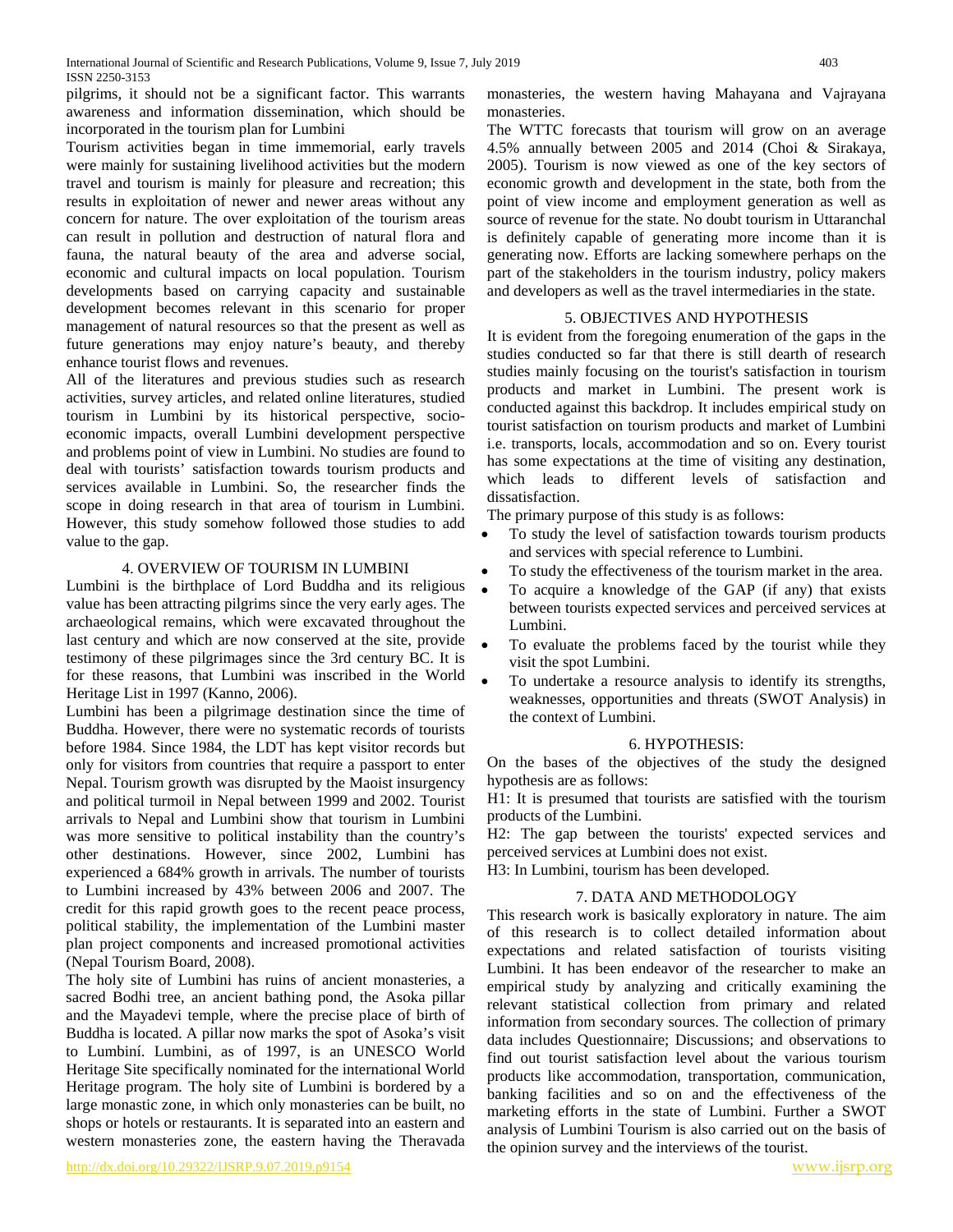7.1 Study Areas and Sample Size:

A sample size of 93 tourists from the study area that is pilgrimage places, stations, sanctuaries, parks, adventure spots of Lumbini is taken on convenient cum judgment basis. These places are chosen because they hold the perennial positions in terms of tourists" arrivals in the state.

#### 7.2 Questionnaire Design

Pilot survey has been undertaken for pre-testing the questionnaire. Questionnaire has been edited in the light of the results of the pilot survey. The questionnaire consists of 20 statements, which are related to accommodation, locale, transportation and so on. Scaling: Five point scaling i.e. Strongly Agree, Agree, Uncertain, Disagree, and Strongly Disagree.

7.3 Non-Parametric Statistical Analysis

For the purpose of analyzing the collection of data, statistical techniques of mean, standard deviation and skewness have been used. In order to study the uniformity in the view of the various respondents. Chi-square test has been applied.

7.4 Limitations

- Some of the conclusions are based on the estimates, assumptions, observations and informal interviews.
- Sample size remains medium and the margin of error associated with it could creep in to influence the inferences drawn in this study.

## 8. RESULTS AND DISCUSSION

Table 1: Demographic Profile of Respondents (%)

| Description                | Responses       |
|----------------------------|-----------------|
| Gender                     |                 |
| Male                       | 65              |
| Female                     | 28              |
| Age of Respondents (Years) |                 |
| Under 20                   | 15              |
| $20 - 30$                  | 25              |
| $30 - 40$                  | 40              |
| $40 - 50$                  | $\overline{14}$ |
| Above 50                   | $\overline{7}$  |
| Education                  |                 |
| Secondary                  | 5               |
| <b>Higher Secondary</b>    | 26              |
| Graduation                 | 42              |
| Post Graduate              | 17              |
| Other                      | 3               |
| Occupation                 |                 |
| <b>Business</b>            | 19              |
| House-wife                 | 11              |
| Service                    | $\overline{38}$ |
| Student                    | 25              |
| <b>Marital Status</b>      |                 |
| Married                    | 41              |
| Unmarried                  | 52              |
| Stay in Lumbini            |                 |
| $1 - 7$                    | 55              |
| $7 - 15$                   | 28              |
| 15-above                   | 10              |

A look into demographic profile of the surveyed tourists (which include foreign tourists only) indicate that about 70% are male and 30% female, falling in the age group of 25-50 where as 44% are married and 56% are unmarried. Respondents are 100% educated, 41% of them are service class and remaining is Table 2: Tourists Satisfaction towards Tourism Products and Market of Lumbini (Accommodation Facility)

| <b>Particulars</b>                                   | Mean | S.D.  | <b>Skewness</b> | $S.E.$ of<br><b>Skewness</b> | Chi-<br>square<br>(x2) | р    |
|------------------------------------------------------|------|-------|-----------------|------------------------------|------------------------|------|
| Easy<br>accessibility<br>of hotels and<br>lodges.    | 3.77 | 1.205 | $-0.782$        | 0.241                        | 1.3                    | 0.01 |
| Banking<br>facilities near<br>tourist spots.         | 3.33 | 1.393 | $-0.178$        | 0.241                        | 9.7                    | 0.01 |
| Availability of<br>desired<br>in<br>rooms<br>hotels. | 3.42 | 1.505 | $-0.405$        | 0.241                        | 6.6                    | 0.01 |
| in<br>Hygiene<br>the rooms of<br>the hotels.         | 3.56 | 1.438 | $-0.664$        | 0.241                        | 3.2                    | 0.01 |
| Maintenance<br>of the tourist<br>attraction.         | 3.09 | 1.498 | $-0.046$        | 0.241                        | 4.8                    | 0.01 |

\*strongly agree-1,…, strongly disagree-5

Respondents' opinion towards easy accessibility of hotels at rural areas is strongly disagreeing. The mean value is higher at average score. The variation in the opinion and skewness is 1.20483 and -0.782. Calculated  $\chi$ 2 value is significant at 1 percent equally distributed. This, it is concluded that they are not all satisfied with the accessibility of hotels at Lumbini. The majority of the respondents are distributed towards higher side on the issue of banking facilities near tourist spots. Mean value is higher at five-point scale. The standard deviation and skewness is 1.39302 and -0.178. Calculated  $\gamma$ 2 value is significant at 1 percent level of significant, which shows that opinion is not equally distributed and distributed towards the higher side of the average score. Therefore it is concluded that banking facilities are not satisfactory in Lumbini.

It is observed that foreign tourist is strongly unsatisfied with the availability of desired rooms in hotels. Further their opinion is distributed more towards higher side i.e. disagree to strongly disagree. The mean value is noted higher than the average standard score, while variation in the opinion and skewness is 1.50541 and -0.405 respectively. This supports the above analysis. The  $\chi$ 2 test is significant at 1 percent level of significance. It reveals that opinion is not equally distributed. It is concluded that tourist satisfaction regarding reasonable rooms depends on the time i.e. at peak tourist time or normal time.

A majority of the respondents are dissatisfied with the hygiene at restaurants. Mean value is lower at five-point scale. The standard deviation and skewness observed is 1.43773 and - 0.664 respectively. The calculated  $\chi$ 2 value is significant at 1 percent level of significance. Therefore the conclusion drawn is majority of the tourists are not satisfied with the hygiene in the restaurants. A majority if the respondents strongly agree with the maintenance of tourists spots. The mean value is higher at five-point scale. The standard deviation and skewness is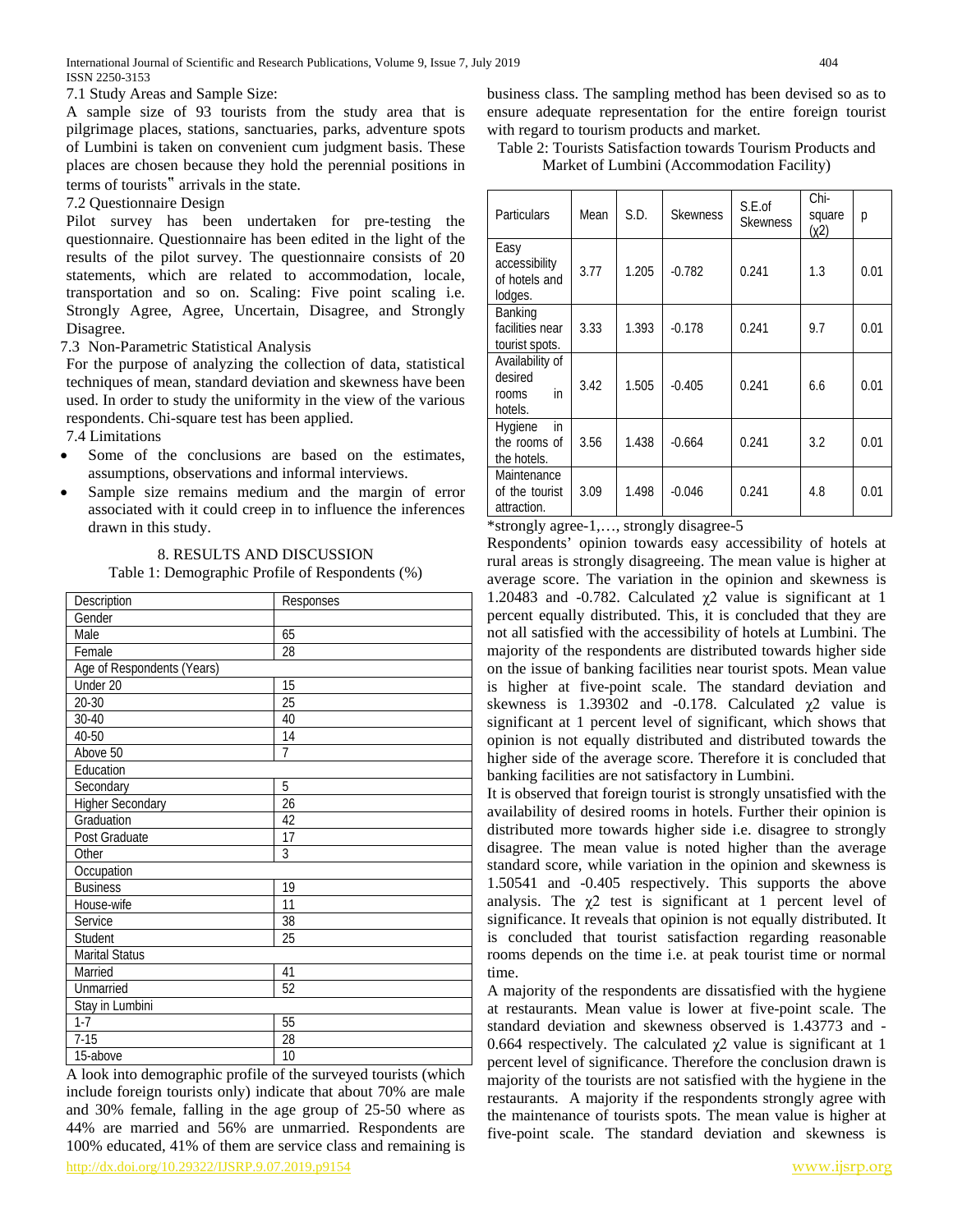1.49811 and -0.046. Calculated  $χ$ 2 value is significant, which shows that opinion is not equally distributed and distributed towards the higher side of the average score. Therefore it is concluded that a majority of the tourist are not satisfied with the maintenance of tourist places but on the other hand a few of them are satisfied also.

| Table 3: Tourists Satisfaction towards Tourism Products and |
|-------------------------------------------------------------|
| Market of Lumbini (Transportation Facility)                 |

|                                                                               |          |             | (2.2922)            |                                   | ر ر.                   |          |
|-------------------------------------------------------------------------------|----------|-------------|---------------------|-----------------------------------|------------------------|----------|
| <b>Particulars</b>                                                            | Mea<br>n | S.D.        | <b>Skewnes</b><br>S | of<br>S.E.<br><b>Skewnes</b><br>S | Chi-<br>squar<br>e(x2) | p        |
| Accessibility<br>of the roads<br>in the city<br>rural<br>and<br>areas.        | 3.32     | 1.347       | $-0.429$            | 0.241                             | 3.7                    | 0.0<br>1 |
| Proper<br>interpretatio<br>n facilities at<br>tourist spots.                  | 3.43     | 1.3428<br>1 | $-0.371$            | 0.241                             | 10                     | 0.0<br>1 |
| Availability<br>0f<br>convenience<br>the city<br>in<br>rural<br>and<br>areas. | 3.32     | 1.3624<br>1 | $-0.308$            | 0.241                             | 9.9                    | 0.0<br>1 |
| Adequate<br>tourist<br>information<br>facilities<br>in<br>the city.           | 3.43     | 1.335       | $-0.6$              | 0.241                             | 8.9                    | 0.0<br>1 |
| at<br>Safety<br>tourist place.                                                | 3.39     | 1.302       | $-0.454$            | 0.241                             | 1.3                    | 0.0<br>1 |

\*strongly agree-1,…,strongly disagree-5

It is evident from the table that a majority of the respondents are uncertain and distributed towards higher side regarding the easy accessibility of interior roads in Lumbini. Most of them are dissatisfied with these conditions. The mean value supports the above opinion. The variation in the opinion and skewness are observed 1.34750 and -0.429 respectively. The calculated χ2 value shows significant at 1 percent level of significance. It is concluded that majority of the respondents do not have the same opinion over the issue of easy accessibility in the interior roads of Lumbini.

A majority of the respondents are disagreeing regarding proper interpretation facilities at tourist spots. The mean value is higher at five-point scale further standard deviation and skewness supports the opinion. Calculated  $\chi^2$  value is significant at 1 percent level of significance. This shows that opinion is not equally distributed. Thus, it is concluded that tourists are not satisfied with the interpretation facilities at tourist spots in Lumbini.

It is observed that foreign tourist is strongly unsatisfied with the availability of conveniences in Lumbini. Further their opinions distributed more towards higher side i.e. disagree to strongly disagree. The mean value, standard deviation and skewness support the opinion. The  $\gamma$ 2 calculated value is significant at 1 percent level of significance, which shows that their opinion is not equally distributed. Thus the above analysis leads to the conclusion that those tourists who are interested in rural tourism or others are facing lots of problem in availability of conveniences therefore proper transportation facilities should be arranged.

It is notable that majority of the respondents do not agree with the availability of tourist information facilities in the city. The mean value of the responses depicts that majority are lying towards higher side of the mean standard score at five-point scale. The standard deviation and skewness is 1.33526 and -0.6 respectively. Further  $χ$ 2 value is significant at 1 percent level of significance. It shows that opinion of the respondents is not equally distributed. It is concluded that tourists are not satisfied with the tourist information given on the signboards or offices at Lumbini.

As far as safety at tourist area is concerned, a majority of the responses do not agree with the same and their opinion is further distributed more towards higher side i.e. disagree to uncertain. The noted mean value is higher than the average standard score, while variation in the opinion and skewness is 1.30186 and -0.454 respectively. This supports the above analysis. Further  $\chi$ 2 test is significant at 1 percent level of significance. It reveals the opinion is not equally distributed. Thus the above analysis concluded that tourist is not satisfied with the safety at tourist spots of Lumbini.

| Table 4: Tourists Satisfaction towards Tourism Products and |
|-------------------------------------------------------------|
| Market of Lumbini (Local Facility)                          |

| Market of Lumblin (Local Facility)   |          |           |                     |                                  |                        |     |
|--------------------------------------|----------|-----------|---------------------|----------------------------------|------------------------|-----|
| Particulars                          | Mea<br>n | S.D.      | <b>Skewnes</b><br>S | $S.E.$ of<br><b>Skewnes</b><br>S | Chi-<br>squar<br>e(x2) | р   |
| Special tourism<br>area packages.    | 3.4      | 1.33<br>3 | $-0.485$            | 0.241                            | 7.8                    | 0.0 |
| Availability<br>0f<br>tourist guide. | 3.37     | 1.30<br>8 | $-0.415$            | 0.241                            | 9.7                    | 0.0 |
| Quality of food<br>at restaurant.    | 2.79     | 1.47<br>2 | 0.178               | 0.241                            | 5.6                    | 0.0 |
| Hygiene at the<br>restaurants.       | 2.66     | 1.37<br>9 | 0.354               | 0.241                            | 4.8                    | 0.0 |
| Tele-<br>communication               | 3.06     | 1.40<br>6 | $-0.064$            | 0.241                            | 1.4                    | 0.0 |

\*strongly agree-1, ................. strongly disagree-5

As far as special tourism area packages is concerned, a majority of the respondents either disagree or strongly disagree. The mean value is higher at scaling point, whereas standard deviation and skewness is 1.33333 and -0.485, which indicate that their opinion is distributed towards higher side on this issue. The calculated value of  $\chi$ 2 shows the significant at 1 percent level of significance. The conclusion can be drawn that foreign tourist are satisfied with special tourism packages at Lumbini.

Respondents' satisfaction levels towards easy availability of tourist guide at destinations are distributed towards higher side of the average score i.e. disagree to strongly disagree. The mean value is higher than the average standard score. The standard deviation and skewness is 1.30775 and -0.415. the  $\chi$ 2 value is significant at 1 percent level of significance. Further it indicates that their opinion is not equally distributed. It is concluded that tourist guides are not easily available at every locations of Lumbini.

The above table further shows that majority of the respondents either strongly agree or agree with the quality of food at restaurants. The mean value noted lower than the average standard score. The standard deviation and skewness is 1.47227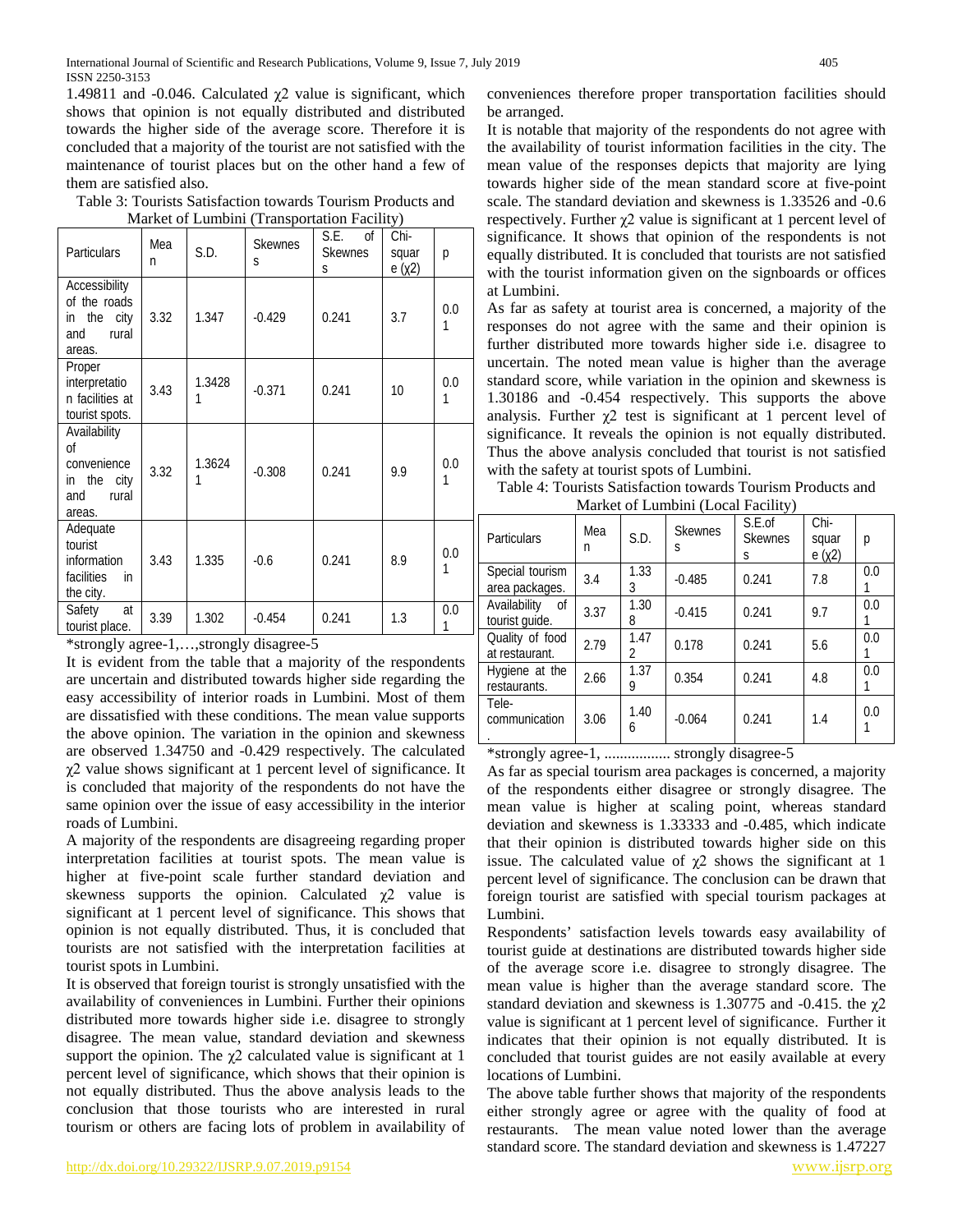and 0.178. It shows that opinion is distributed more towards lower side of average score. The  $\chi$ 2 calculated value is significant at 1 percent level of significance, which indicates opinion is not equally distributed. The above analysis concludes that tourist is satisfied with the quality of food in the restaurants.

The table reveals that a majority of the respondents are strongly satisfied with the hygiene at the restaurants. Their responses are lying towards the lower side of the average score. The mean value is lower at five-point scale. The standard deviation and skewness is 1.37965 and 0.354. The  $\chi$ 2 calculated value is significant at 1 percent level of significance. It is concluded that most of the tourist are satisfied with the hygiene at the restaurants.

It is evident from the table that a majority of the respondents are uncertain and distributed towards higher side regarding telecommunication facilities in Lumbini. The mean value if the response is on the higher side than the average standard score at five-point scale. The standard deviation and skewness noted are 1.40576 and -0.064 respectively. The  $\chi$ 2 value at 1 percent level of significance. Thus opinion is not equally distributed. Thus it is concluded that telecommunication facilities near tourist spots are not satisfactory.

Table 5: Satisfaction towards Tourism Products and Market of Lumbini (Security)

| <b>Particulars</b>                              | Mean | S.D.    | <b>Skewness</b> | $S.E.$ of<br><b>Skewness</b> | Chi-<br>square<br>(x2) | р    |
|-------------------------------------------------|------|---------|-----------------|------------------------------|------------------------|------|
| Personal<br>safety<br>and<br>security           | 3.36 | 1.35229 | $-0.259$        | 0.241                        | 8.9                    | 0.01 |
| Discipline in<br>the country<br>and<br>Lumbini. | 2.73 | 1.32463 | 0.38            | 0.241                        | 11.3                   | 0.01 |
| 0f<br>Safety<br>luggage.                        | 3.28 | 1.457   | $-0.422$        | 0.241                        | 2.7                    | 0.01 |
| and<br>Law<br>order of the<br>country.          | 3.14 | 1.349   | $-0.084$        | 0.241                        | 5.4                    | 0.01 |
| 0f<br>Safety<br>families and<br>females.        | 3.06 | 1.406   | $-0.064$        | 0.241                        | 1.4                    | 0.01 |

\*strongly agree-1,…,strongly disagree-5

Majority of the respondents are distributed towards the higher side of the average score over the issue of personal safety and security in Lumbini. The mean value is the higher side of the average scale i.e. 4 at 5 point scale. The variation in the opinion and skewness is 1.35229 and -0.259. Calculated  $\chi$ 2 value is significant at 1 percent level of significance. Thus the conclusion is that tourist is not satisfied with the personal safety and security.

Respondents are agreed that discipline in Lumbini and nation are symbol of culture and heritage. The mean value is lower than the average score. The variation in the opinion is 1.32463 and skewness is 0.380. The  $\chi$ 2 calculated value is significant at 1 percent level of significance. This shows that opinion is not equally distributed. Thus, it is concluded that tourist are satisfied with the discipline in the country and Lumbini.

It can be seen that a majority of the respondents are dissatisfied with the safety of luggage. The mean value, standard deviation and skewness indicate that their opinion is distributed towards higher side than the average score. The calculated  $\chi$ 2 value is significant at 1 percent level of significant. Therefore the conclusion drawn is majority of the tourists are not satisfied with the safety of luggage.

It is shown that respondents either agree or disagree and further distributed towards the lower side of the average standard score. The mean value supports the above opinion. The standard deviation and skewness is 1.34855 and -0.084. The  $\chi$ 2 calculated value is significant at 1 percent level of significance. Opinion is not equally distributed. It is concluded that tourist are dissatisfied with law and order of the region and country.

It is evident from the table that a majority of the respondents are uncertain and distributed towards the higher side regarding the safety of families and female in Lumbini. The mean value of the responses is on the higher side than the average standard score at five-point scale. The standard deviation and skewness noted are 1.40576 and -0.064 respectively. The  $χ$ 2 value at 1 percent level of significance. Thus opinion is not equally distributed. It is concluded that majority of the respondents do not have the same opinion over the issue of safety of families and female.

## 8.1 Hypothesis Test:

The question asked from the respondent's i.e. foreign tourist related to the tourism products and markets of Lumbini reveal the result that calculated value of chi-square is less than the table value 13.3.

Thus the above analysis rejects the null hypothesis (Ho) that tourist are satisfied with the tourism products and market of Lumbini and accepts alternative hypothesis (H1).

Further it rejects the null hypothesis (Ho) that there is no gap between the tourists expected services and perceived services in Lumbini tourism and accepts alternative hypothesis (H1).

The analysis also leads to rejects null hypothesis (Ho) that tourism is developed in Lumbini area and accepts alternative hypothesis (H1).

8.2 SWOT Analysis:

Based on the opinion survey/interviews and conversation of the foreign tourists a SWOT analysis has been carried out to find out more about strengths, weaknesses, opportunities and threats to the Lumbini.

8.2.1 Strengths:

- As the birthplace of the Lord Buddha, testified by the inscription on the Asoka pillar, the sacred area in Lumbini is one of the most holy and significant places for one of the world's great religions.
- Lumbini, as of 1997, is an UNESCO World Heritage Site specifically nominated for the international World Heritage program.
- Lumbini-a place evokes a kind of holy sentiment to the millions of Buddhists all over the world-as do the Jerusalem to Christians and Mecca to Muslims. Lumbini is the place Lord Buddha -the apostle of peace and the light of Asia was born.
- Lumbini is blessed with immense beautiful temples and stupas. The Maya Devi temple is one of the major attractions of Lumbini.
- Lumbini holds almost similar position with Mecca. Millions of pilgrims and tourists visit Mecca; however, less than 100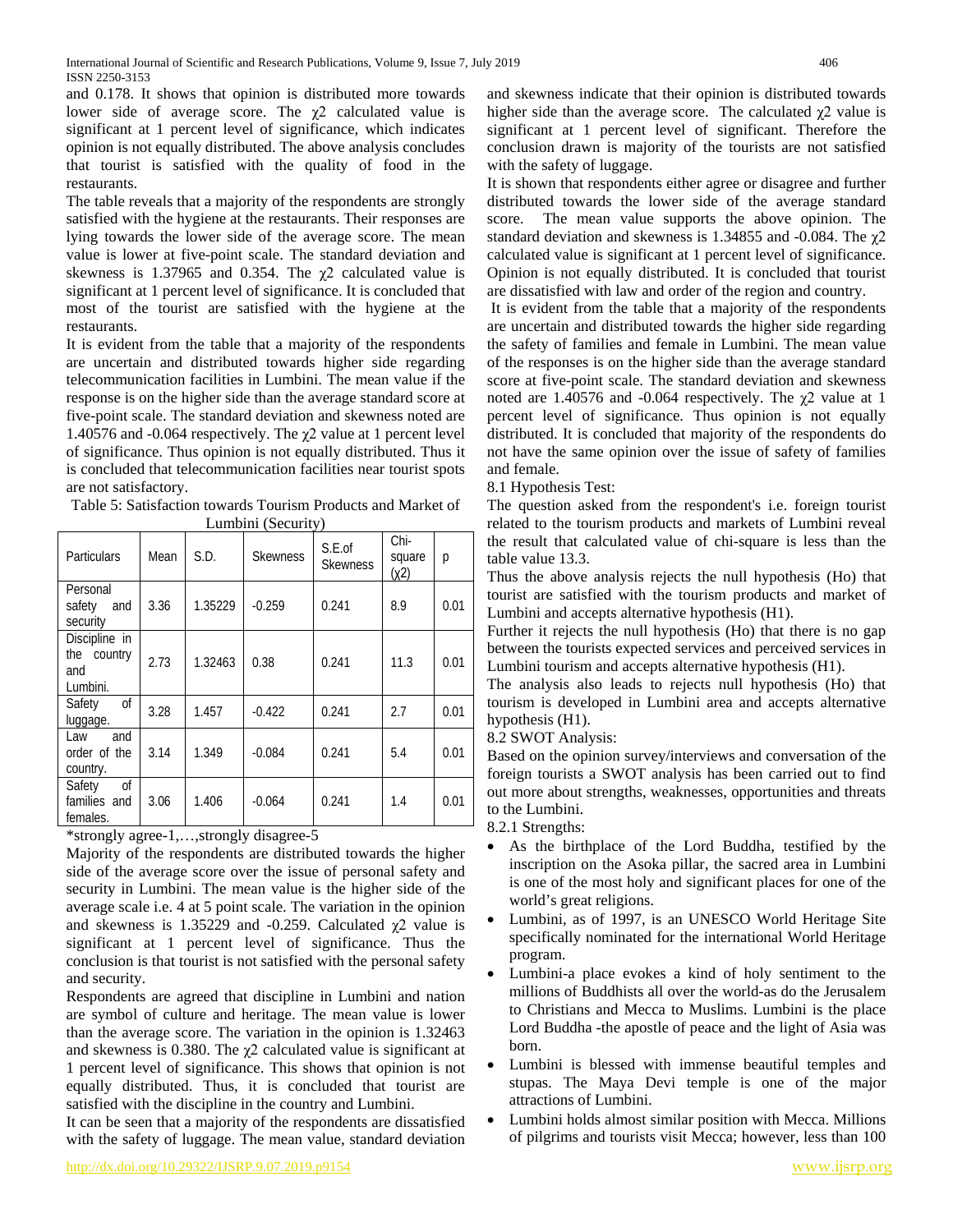thousands international tourists/pilgrims visit Lumbini every year.

- Lumbini is famous and very popular among the tourist who comes for holy places and experience fascinating culture and environment.
- Lumbini is a holy place, which is very rich and varied in terms of its tourist attractions.
- Lumbini has facilities for yoga and meditation fast becoming an added attraction for tourist.
- Many monuments, monasteries and a museum, and the Lumbini International Research Institute are also within the holy site. Also, there is the Puskarini, or Holy Pond, where the Buddha's mother took the ritual dip prior to his birth and where he had his first bath.

8.2.2 Weaknesses:

- There is less marketing in Nepal as well as abroad, this is cited as the major weakness prevailing in Lumbini tourism industry.
- Lumbini is not being projected as a land of all seasons.
- The quality of facilities and services at the areas are not up to the mark.
- Parking problem is seen at its worst during the peak tourist season.
- Condition of roads in the rural areas of Lumbini is bad.
- Limited availability of tourist information offices, and premises, poses a problem, create dissatisfaction among the tourists.
- Lack of trained, professional guides.
- In addition to the cement factory which was established despite the Industrial Promotion Board's 2009 decision not to allow any carbon emitting factories within a 15-km radius of the sacred site, there are 57 manufacturing plants producing bricks, cement, clinker, steel, noodles, paper and flour registered in the Lumbini Protected Zone.

8.2.3 Opportunities:

- The trend of building hotels with modern facilities has intensified in Lumbini following an increase in the influx of tourists.
- Tourism has provided an opportunity for the local citizens and craftsmen to make handicrafts materials. This has ensured a steady flow of income for them as well as a mean of preserving our heritage.
- Lumbini, which attracts international pilgrims as the birthplace of the Buddha, has observed the construction of large-scale infrastructure from an international airport, industrial corridor, trade highways to a bevy of luxury hotels.
- The campaign i.e. Visit Lumbini 2019/2020 has been aimed at attracting domestic visitors this year with Province 5 government starting promotional campaign drive in all seven provinces.
- Special events like handicrafts fair, exhibition and sports events can be organized in Lumbini.
- The new breed of tourists likes alternate form of accommodation like staying as a paying guest with the local people. On the one hand it provides them with an opportunity to have firsthand experience of the native culture and customs and on the other hand it does not

pressurize the natural and the government resources. This also ensures community approach towards tourism.

- It is a holy site for more than 535 million Buddhists and a centre of spiritual belief for many. If we could attract just one percent of this population to Nepal, it will generate a massive amount of direct and indirect employment in the country.
- The demand for Nepali sculptures is also quiet high in the international market. Promoting Buddhist thangkas and sculptures is clearly beneficial for the country, but for that the younger generation of Nepal should be encouraged to take up the traditional occupations.
- Nepal needs to initiate the process of uplifting the international status of Lumbini and to explore many Buddha-related religious places like Tilaurakot, Debdaha, Ramgram and others.
- The government should therefore accord due importance to developing Buddhist culture and heritage, and allocate necessary funds for this purpose. Strong political commitment and consensus are necessary for this.
- 8.2.4 Threats:
- Lumbini, the birthplace of Lord Buddha, a pilgrimage site for all the people of the world, the fountain of peace and a Unesco World Heritage Site, is facing a serious environmental threat due to the proliferation of factories all around it.
- A study conducted by the World Health Organisation (WHO) showed that the air at the Lumbini World Heritage Site contained particulate matter amounting to 270 micrograms per cubic metre  $(\mu g/m3)$  which is 11 times higher than WHO's permissible limit.
- Even though numerous such legislative and institutional frameworks and policies, plans, decisions and standards are in place, environmental pollution in Lumbini is continuing and increasing, putting public health, flora, fauna, the environment and culturally important temples, stupas and monasteries including the Mayadevi Temple and the 2,000 year-old Ashoka Pillar under severe threat of degradation.
- Despite the richness of Buddhist heritage, Lumbini is located in one of the country's poorest regions.
- Adverse socio-cultural and environmental impacts.
- Growing population and construction of international airport is posing a threat to the area. To accommodate this growing population more and more trees are being cut. The main tourist areas are turning into concrete jungle.
- Adverse publicity in the media regarding scarcity of water and lack of parking space also pose a threat.
- 9. Conclusion and Recommendations:

In more than 70 years of tourism development, we are still struggling to bring one million tourists despite the fact that we have numerous unparalleled tourism products and destinations. Why have we failed? What has paralyzed our tourism sector? What are the impediments to development of tourism? Compare this with our tourism products and activities. Except for some adventurous activities like trekking and sightseeing, our tourism products largely fail to captivate the imagination of tourists. This is the main drawback of Nepali tourism sector. We are largely confined to nature-based tourism and have put other potential sectors – culture, heritages and leisure activities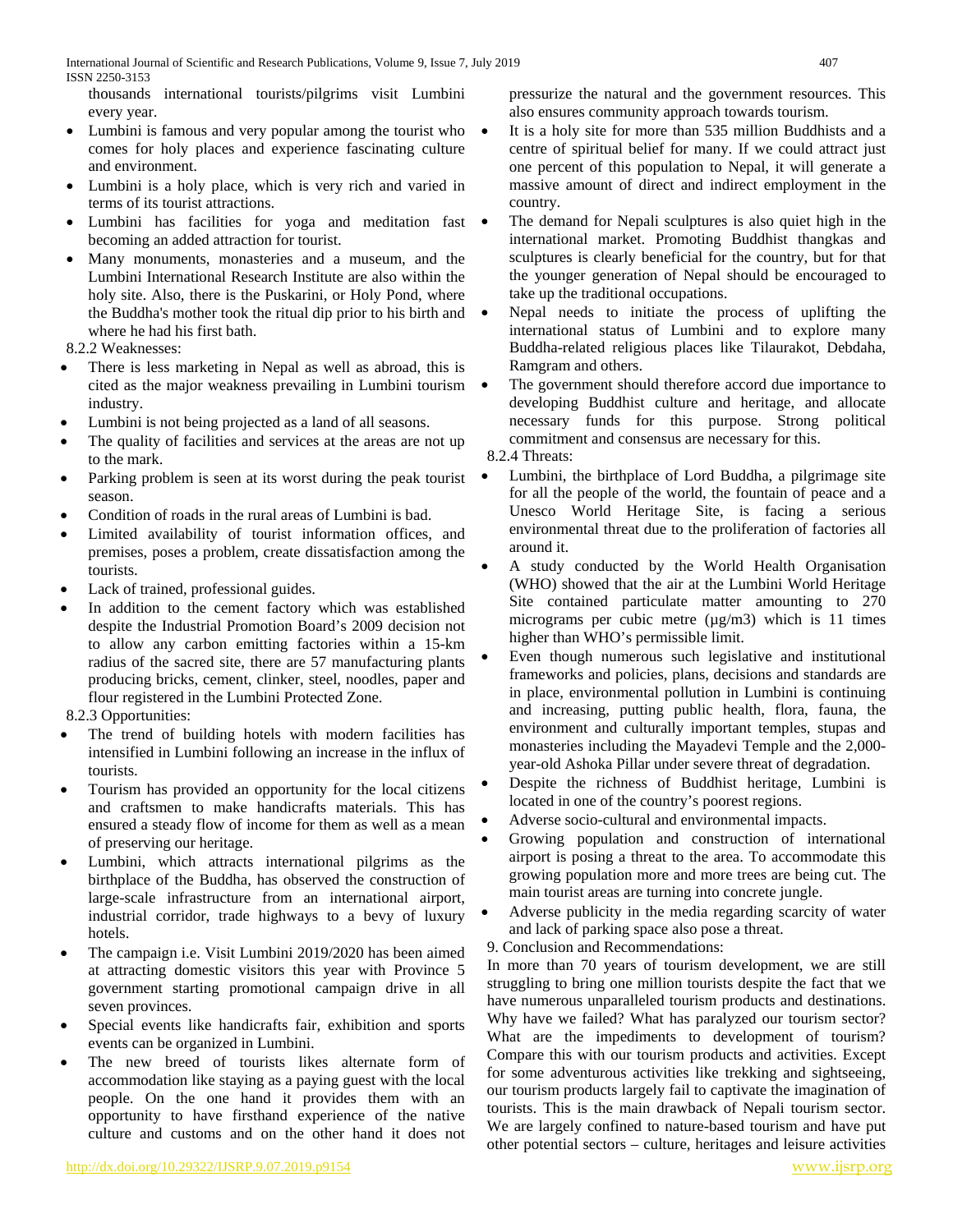– on the back burner. We have failed to develop new destinations and products in the last many years. Most of the organizations responsible for tourism development have been focusing mainly on mountain trekking and sightseeing. Accessibility, accommodation and attraction are the basic components of tourism development. A single international airport, poor state of air network, bad roads and weak road networks are some serious impediments to tourism development. Tourists often face a hard time finding accommodation facilities when they are not in major cities. Trekking routes lack resting places. Good accommodation facility, tea houses (shops) and lookout points can certainly add value to trekking.

Whatever we are doing is a routine affair or to be more precise it is an eye-wash. It would be therefore be our endeavor to develop and implement thoroughly professional market strategies to get better mileage and value for money expended. This would be based on the market analysis and consumer preference. There are many tourism products like fairs and festivals, handicrafts, proper transportation, accommodation that boost tourism of an area, but these are taking a back seat in Lumbini as of now. It should be made an important and integral part of tourism. Foreign tourist visit Lumbini to get a glimpse of the ancient art and cultures of Lumbini. They travel by different modes of transport to reach Lumbini. Some of them stay at Lumbini just for few hours while some stay for few days. The places, the temples, the museum, and the tranquil environment and hygiene appreciated by all foreign tourists. Although they feel quite satisfied with their Lumbini visit but still a gap exist between their expected and perceived services. The reasons for this gap have been identified as poor conditions of ordinary buses and share taxies plying between tourist places, awful maintenance of city road, traffic congestion, unhygienic condition of restaurant, and non-availability of quality souvenir. Based on this identification recommendation have been offered for eliminating the gap. This may result into a tourists' delight and an increase in tourist arrivals in Lumbini. Based on this study the following has been recommended for increasing the satisfaction of foreign tourists visiting Lumbini.

- For overcoming the problem of related to non-availability of good quality souvenirs at Lumbini it is recommended that the LDT may motivate existing souvenir traders by offering them financial and merchandising assistance or may construct outlets at strategic locations in the city and offer them on lease to traders interested in setting up business.
- The dissatisfaction of backpackers with the transport available in Lumbini and back is a matter of grave importance. To eliminate this dissatisfaction it is recommended that provision of comfortable three-wheeler share taxies may be done to transport tourists directly from airport or border to Lumbini and back. In order to distinguish these taxies from the ordinary taxies they may be painted in some different colors. The number of passengers in these taxies may be strictly restricted to six and the budget hoteliers of Lumbini are motivated to operate these taxies on a cooperative basis.
- The non-availability of quality food at budget hotels at Lumbini is a cause of inconvenience to backpacker tourists.

In a view of this situation it is recommended that during off season, training programs may be organized at Lumbini by Lumbini Development Trust to develop culinary skills of budget hoteliers and their employees.

- A tourist place which is not neat and clean creates a bad impression and causes inconvenience to tourists. In order to overcome this problem at Lumbini it is recommended that construction of cemented drains may be done all over the city as well as in rural areas by the administration.
- It is also recommended that medium sized garbage bins must be placed in the main market area and local residents and shopkeepers be motivated to use them. In addition to this special drives may be carried out by the local administration every week to keep the riverside clean.
- Keeping in view the poor condition and congestion on roads it is recommended that cemented roads may be laid in Lumbini and its area and traffic policemen is deputed for controlling traffic on the roads in tourist area.
- A special incentives package will be made available for encouraging new tourism projects as well as expansion of existing tourism units.

## 10. BIBLIOGRAPHY

Batra, G. S., & Chawla, A. S. (1995). Dynamics of Tourism Management: Emerging Trends. Tourism Management- A Global Perspective, 1-12.

Chauhan, V., & Khanna, S. (2008). Tourism: A Tool for Crafting Peace Process in Kashmir, J&K, India. Journal of Tourism, 4, 69-89.

Dey, B., & Sharma, M. (2006). Tourist typologies and segmentation variables with regard to ecotourists. Tourism Management, 8, 31-39.

Eftekhari, A., Pourtaheri, M., & Mahdavian, F. (2011). Prioritization of rural tourism in the city of Nair. Geography and Development 9(24), 23-38.

Hazar Jaberi, J., & Najafi, M. (2012). Sociological study of the factors affecting the development of tourism in Iran( with the approach of attracting foreign tourists.). Geography and Environmental Planning, 133-146.

Kanno, K. (2006). Lumbini: Present status and future challenges. Kathmandu: UNESCO.

Lopes, S. (2011). Destination image: origins, developments and implications. PASOS, 305-315. Retrieved from http://www.pasosonline.org

Lumbini Development Trust. (n.d.). Lumbini Development Trust . Retrieved from https://lumbinidevtrust.gov.np/en

Management study guide. (2013). Retrieved 2014, from Motivation Incentives: www.managementstudyguide.com

Masarrat, G. (2012). Tourist's Satisfaction towards Tourism Products and Market: A Case Study of Uttaranchal. International Journal of Business & Information Technology, 2. Middleton, V. (1979). Tourism Marketing: Product Implications. International Tourism Quarterly.

Ministry of Culture, Tourism and Civil Aviation. (n.d.). Retrieved from http://www.tourism.gov.np/

Mustonen, P., & Honkanen, A. (2007). Tourism consumption revisited - an empirical study of Finnish consumers. Research on Finnish Society, 1, 43-58.